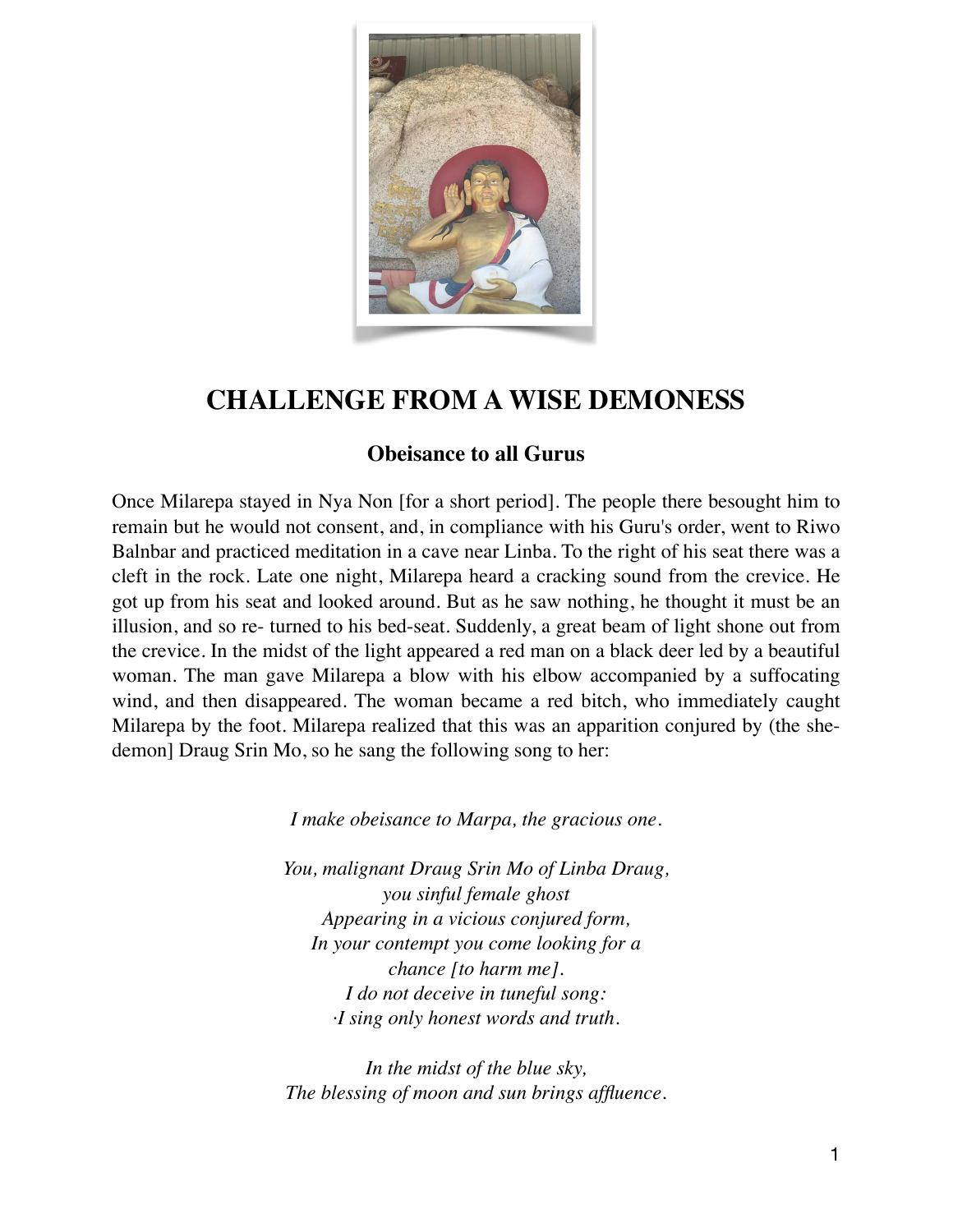*From the marvelous Palace of Heaven shines the ray of light By which all sentient beings are illumined and seen. [I pray] the planet Chamju will not rival The sun and moon as they circle the Four Continents.*

*In the Eastern Quarter, on the top of Snow Mountain, Darsen Gharmo, the snow lioness, brings prosperity; She is the queen of beasts, And never eats spoiled meat. When she appears on the horizon Do not afflict her with a storm!* 

*In the South, amid the forest trees, The mountain tigress, Dagmo Ridra, brings prosperity; She is the champion of all wild beasts, gallant and invincible. When she walks on a narrow and dangerous path, Do not ambush her in a hunter's trap!* 

*In the West, in the Ma Pam ocean, blue and vast, The Dogar Nya [White-bellied Fish] brings prosperity; She is the supreme dancer of the water-element, In a marvelous way she rolls her eyes. When she seeks delicious food, Do not harm her with a fish-hook!* 

*In the North, above the wide Red Rock, Shajageubo, the great vulture brings prosperity; She is the queen of birds. Wondrous indeed, she never takes the lives of others. When she seeks food on the top of the three mountains, Do not trap her in a net!*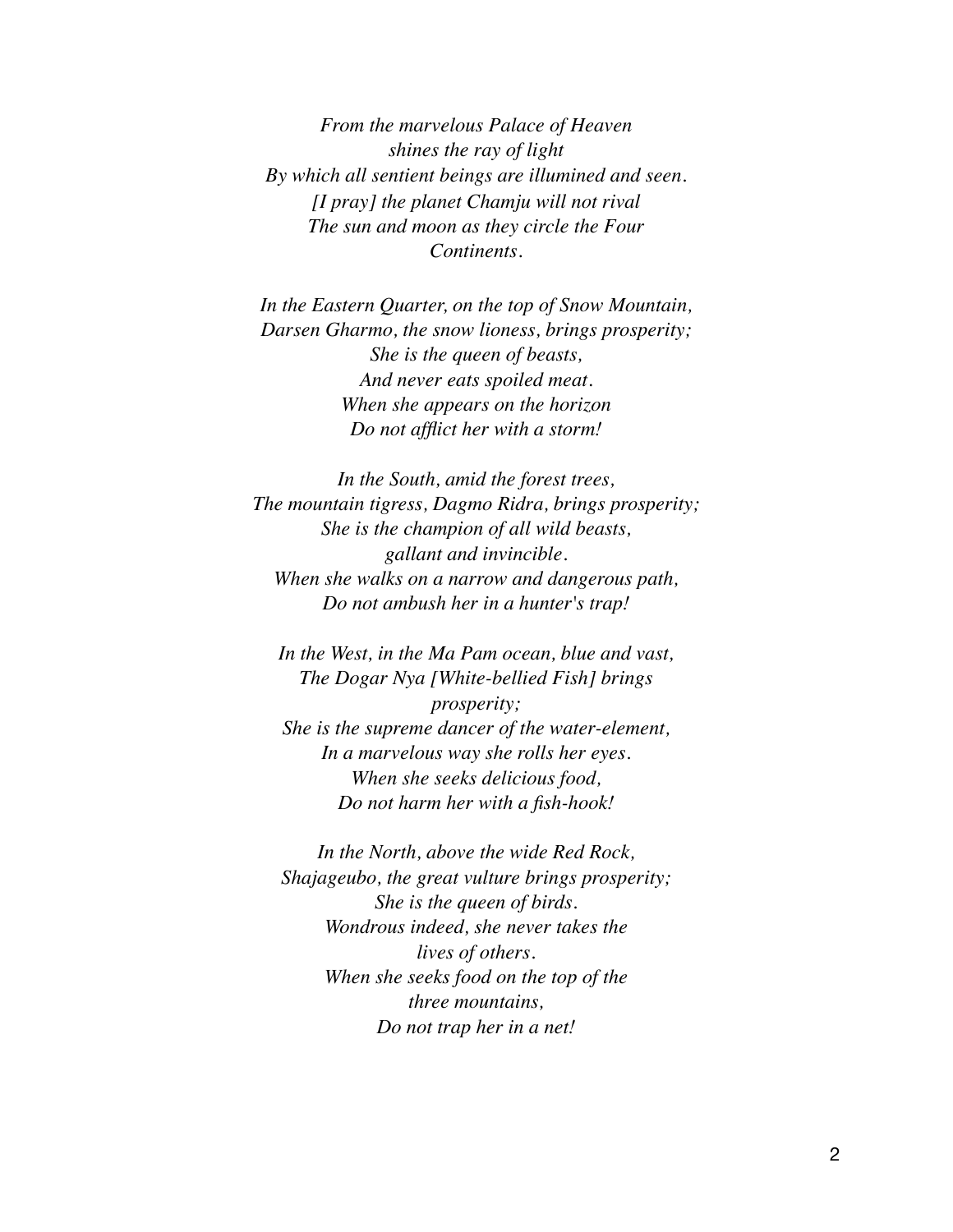*In the cave of Linba where the vultures live, I, Milarepa, bring prosperity. I aim at my own and others' welfare, Renouncing a worldly life. With an enlightened mind, I strive for Buddhahood in one lifetime. Diligent and undistracted I practice Dharma. Draug Srin Mo, pray do not afflict me! Pray hearken to this song with five parables and six meanings, The song with rhythm, the song like a golden string.* 

*Pitiable Draug Srin Mo! Do you understand me? To commit evil Karma is a heavy sin. Should you not take heed of this sinful Karma? Should you not control your harmful thoughts and vicious heart? If you do not realize that all things are merely of the mind, The endless apparitions of Nhamdog will never cease. If one realizes not that the Mind-Essence is void, How can one dispel the spirit of evil? You sinful demon hag! Do not afflict me! Harm me not, and return to your own abode!* 

Instantaneously she disappeared. However, still holding his foot, she replied to Milarepa:

*Oh, you gifted son of the Dharma, The one alone who has courage and fortitude, The yogi who treads the Path of the Cemetery, The saintly Buddhist who follows the ascetic way, Your song is the Buddha's teaching, More precious than gold. To exchange gold for brass is shameful. Should I not atone for the sins I have committed, All that I have ever said will be a lie.* 

> *For an answer to the Song of Karma Which you have just sung to me,*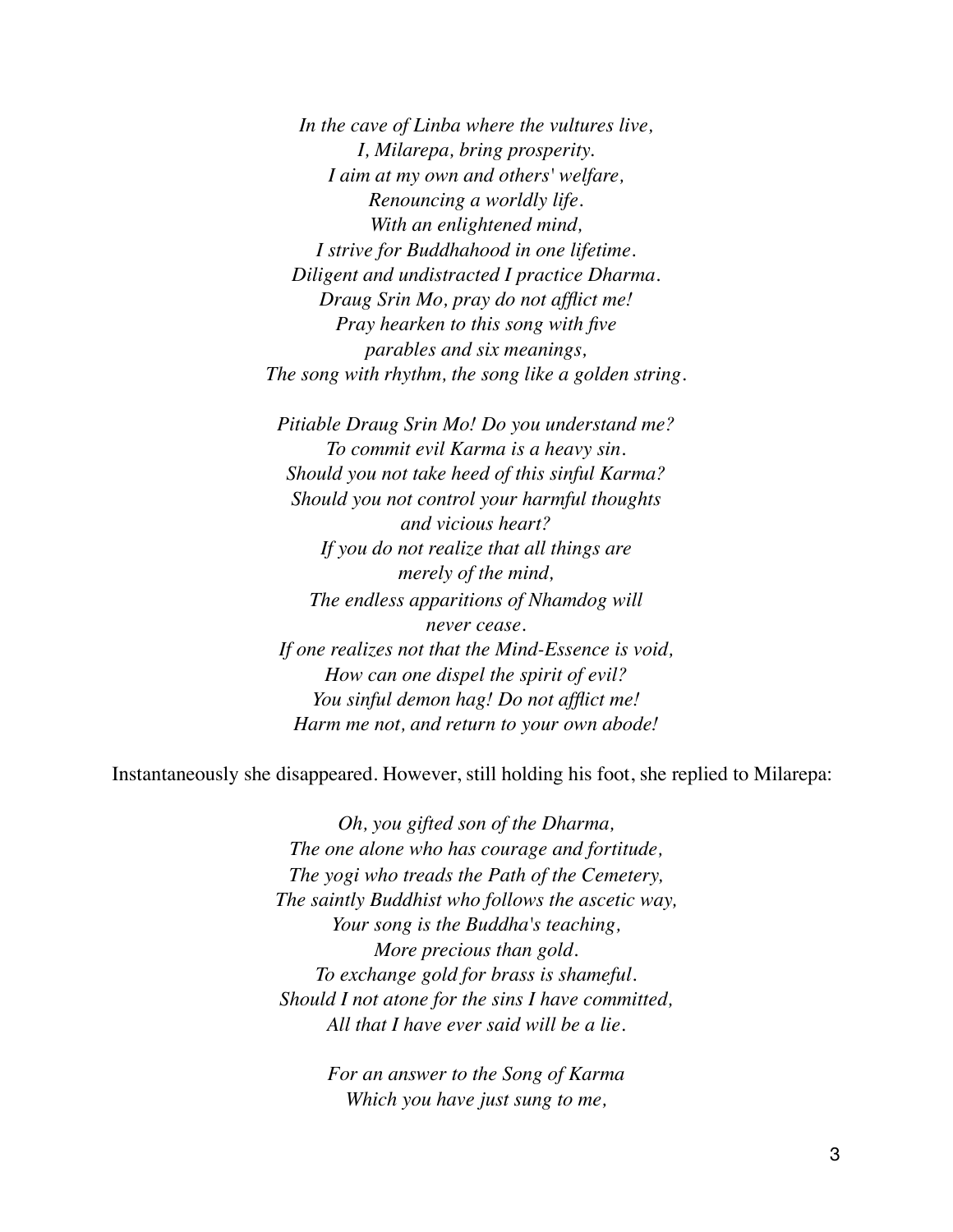*Hearken closely to my allegories.* 

*In the midst of the blue sky, Shines the light of sun and moon Through which prosperity to earth is brought.* 

*As you have just said, Rays from the Measureless Palace of the Gods Dispel the darkness in the Four Continents, While moon and sun circle the Islands Four, With ease they give out beams of light; Were they not dazzled by their glowing rays, How could Rahu afflict them?* 

*In the East, where towers the crystal snow mountain, Darsen Charmo brings prosperity; She is the queen of beasts; She commands them as her servants. When she appeared on the horizon, The hurricanes and storms would not have afflicted her Had she not become too proud and arrogant.* 

*In the South, amid the dense forest trees, The mountain tigress brings prosperity; Champion is she of all the beasts. With pride she boasts of conquests with her claws; When she comes close to a narrow and dangerous path, She shows off her pride with great hauteur. Were she not flaunting her delusive stripes and smiles, The hunter's trap would never catch her.* 

*In the Western Quarter, in the depth of the blue ocean, The White-bellied Fish brings prosperity; She is the dancer in the water element. She claims to be the seer of great gods. Because of her gluttony, she searches for delicious food. Had she not used her illusive body*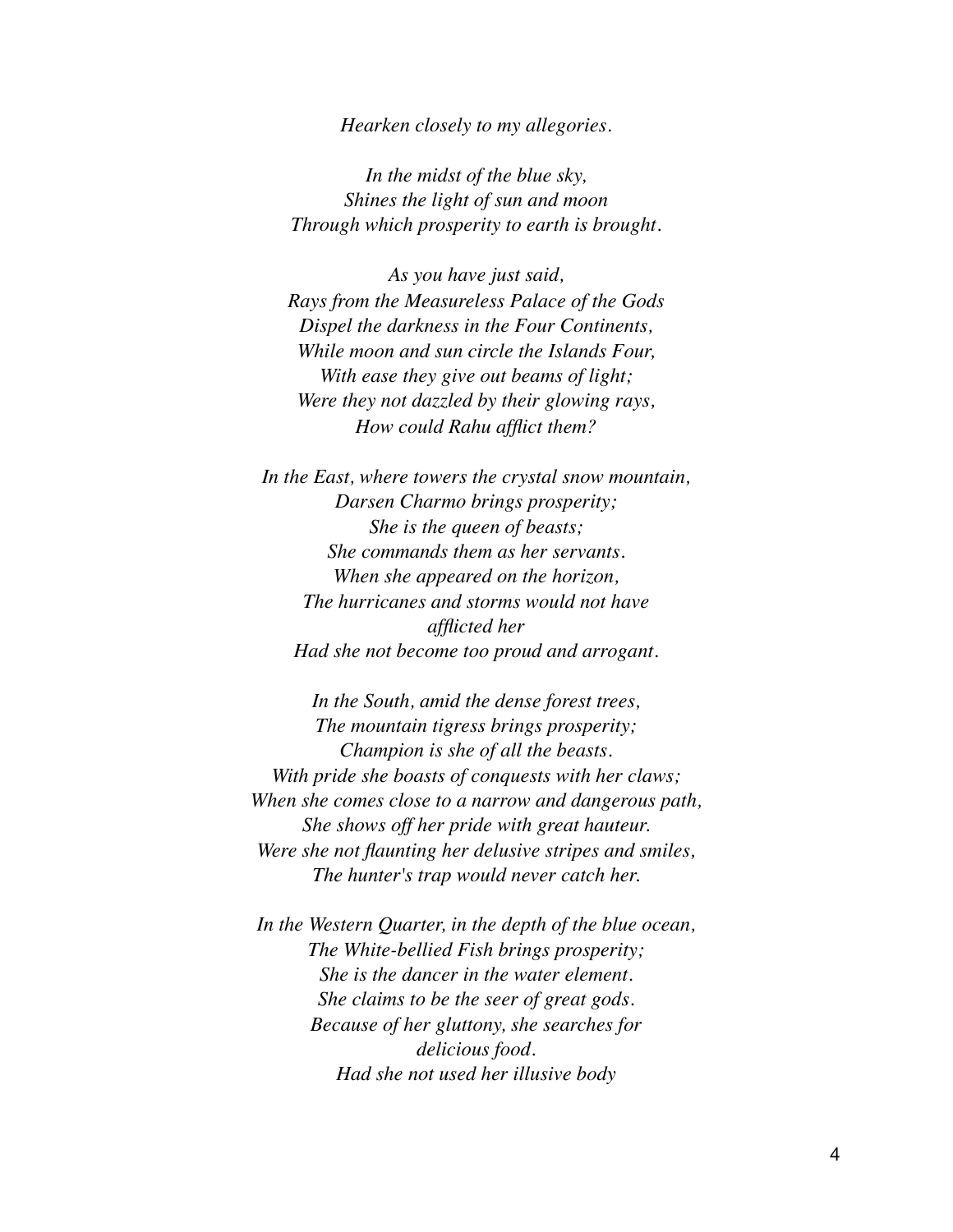*To search for human food, How could the fish-hook harm her?* 

*In the North, above the wide Red Rock, The vulture, queen of birds, brings prosperity. She is the Deva of birds, who dwells among the trees. She proudly claims that she disposes of all the birds. When she searches for blood and flesh to eat, She flies over the three mountains. If she swooped not at her prey, How could the bird net catch her?* 

*In the vulture-dwelling Rock, you, Milarepa, bring prosperity. You claim that you are doing good, both for yourself and others. With the flowering of the perfect Bodhi-Heart, attentively you meditate; Your ambition is, in one life, to become Buddha. Your hope is to save sentient beings in the Six Realms. When you were engrossed in the practice of meditation, The powerful force of your habitual-thoughts arose, It stirred your Self-mind and aroused delusory discriminations. If in your mind the discriminating thought, "Enemy," had ne'er arisen, How could I, Draug Srin Mo, afflict you?* 

*You should know that from one's mind alone Comes the evil of habitual-thinking. What is the use of my following your guidance If you have not realized the Mind of Suchness? You had better go your own way, while I go mine.*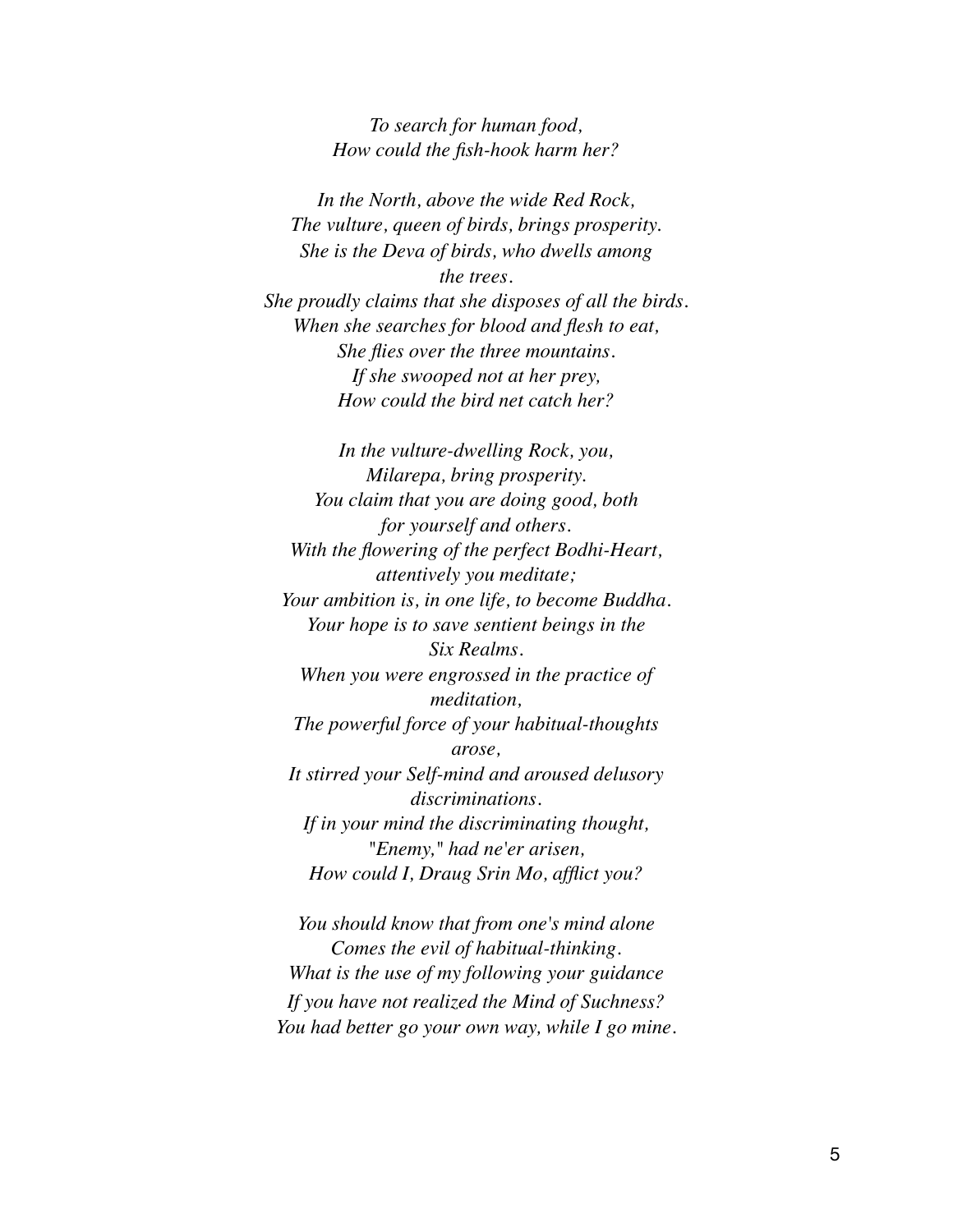*He who does not realize the mind's voidness, Can never be exempted from the influence of evil. If one knows the Self-mind by oneself, All obstacles and difficulties become one's aids. Even I, Draug Srin Mo, will then gladly be his servant. You, Milarepa, still have wrong ideas, You have yet to pierce into the Self-mind's nature, You have yet to penetrate to illusion's root.* 

When Draug Srin Mo finished her singing, Milarepa was much im- pressed with her cleverness. lie appeared to be very pleased [and somewhat surprised] to hear such expressions from a demoness, and, in answer to her, replied with a song, "The Eight Parables of Thinking":

> *Yes! Yes! What you have said is true, true indeed. Oh! You vicious Draug Srin Mo, It is hard to find words truer than these. Although I have traveled far and wide, Never have I heard a song so beautiful. Even should one hundred great scholars assemble here, No better illustration could they give. You, a specter, have sung good words; They are like a rod of gold, Which strikes into my very heart. Thus the Heart-air, the Dharma-clinging are dispelled; The darkness of my ignorant blindness is thus illumined; The white lotus of wisdom blossoms thus; The lamp which brightens self-awareness is lit; And mindfulness of awareness is fully liberated. [In observing that] this mindfulness is liberated I stare upward at the great blue sky, I realize completely the empty nature of being; Of palpable existence, No anxiety or fear have I.*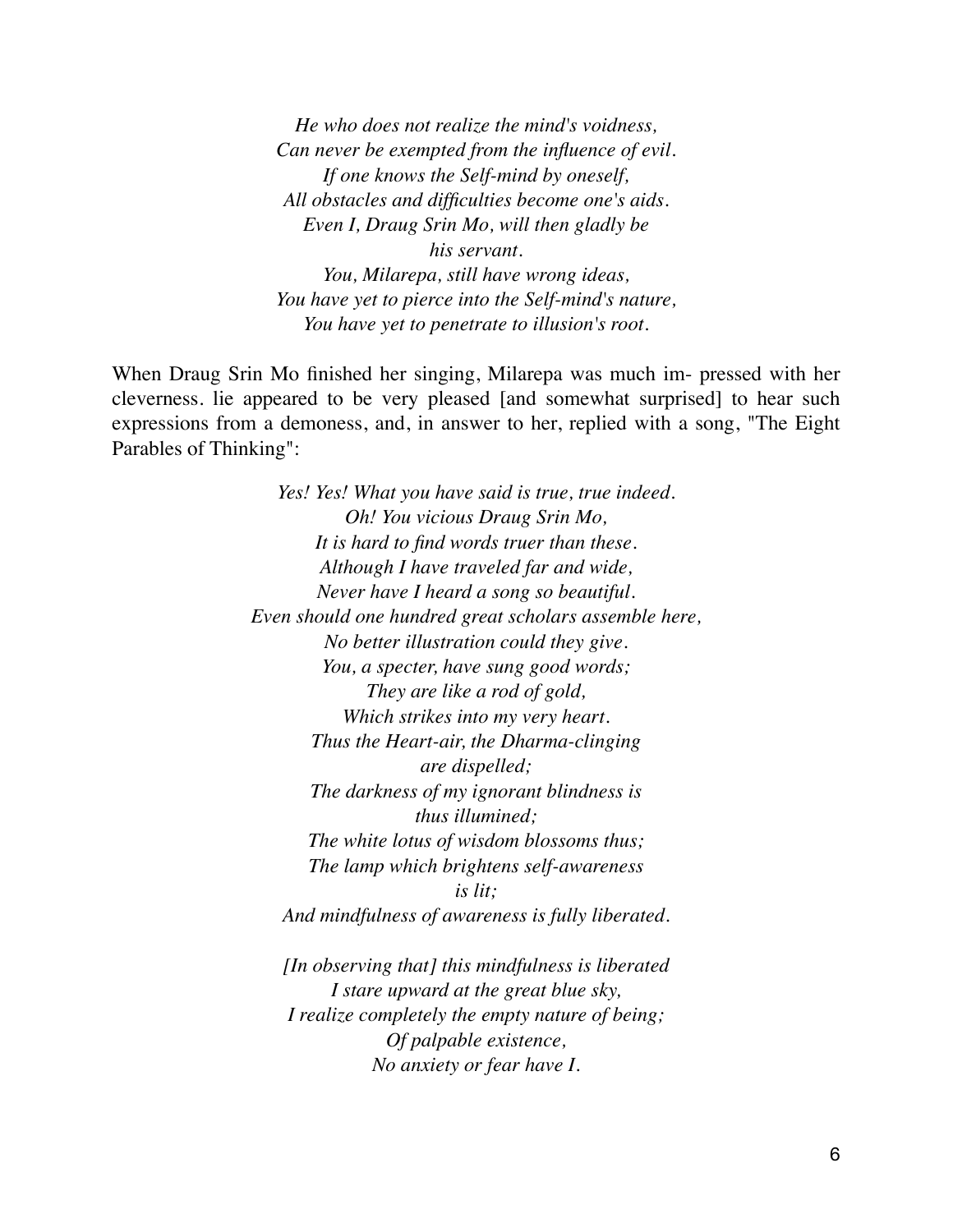*When I look at the sun and moon I realize their nakedness, the radiance of Mind-Essence; Of distraction and drowsiness, no fear have I.* 

*When I gaze at the top of the mountains, I clearly realize the immutable Samadhi; Of change and flow I have no fear.* 

*When I look down at the flowing river, I fully realize the running nature of all flux; Of the wrong view of Non-cause, I have no fear or misgiving.* 

*When I contemplate the rainbow-like [illusions of existence] I clearly realize the identity of Form and Voidness; Of the nihilistic and realistic wrong-views I have no fear.* 

*When I see the shadows and the moon-in-water, I fully realize the self-radiance of Non-clinging; Of subjective and objective thoughts, I have no fear.* 

*When I look inwardly to the self-aware mind, I clearly see the light of the inner lamp; Of ignorant blindness, I have no fear.* 

*When I hear what you, sinful spirit, have sung, I fully realize the nature of self-awareness; Of the obstacles and difficulties, I have no fear.* 

*You, specter, are indeed eloquent in speech! Do you really understand the nature of mind as you have said? Look at the ugly birth of a hag-specter which you have merited! You do nothing but vicious and evil deeds. This is caused by your Dharma-ignorance and disregard of morality. You should heed more diligently*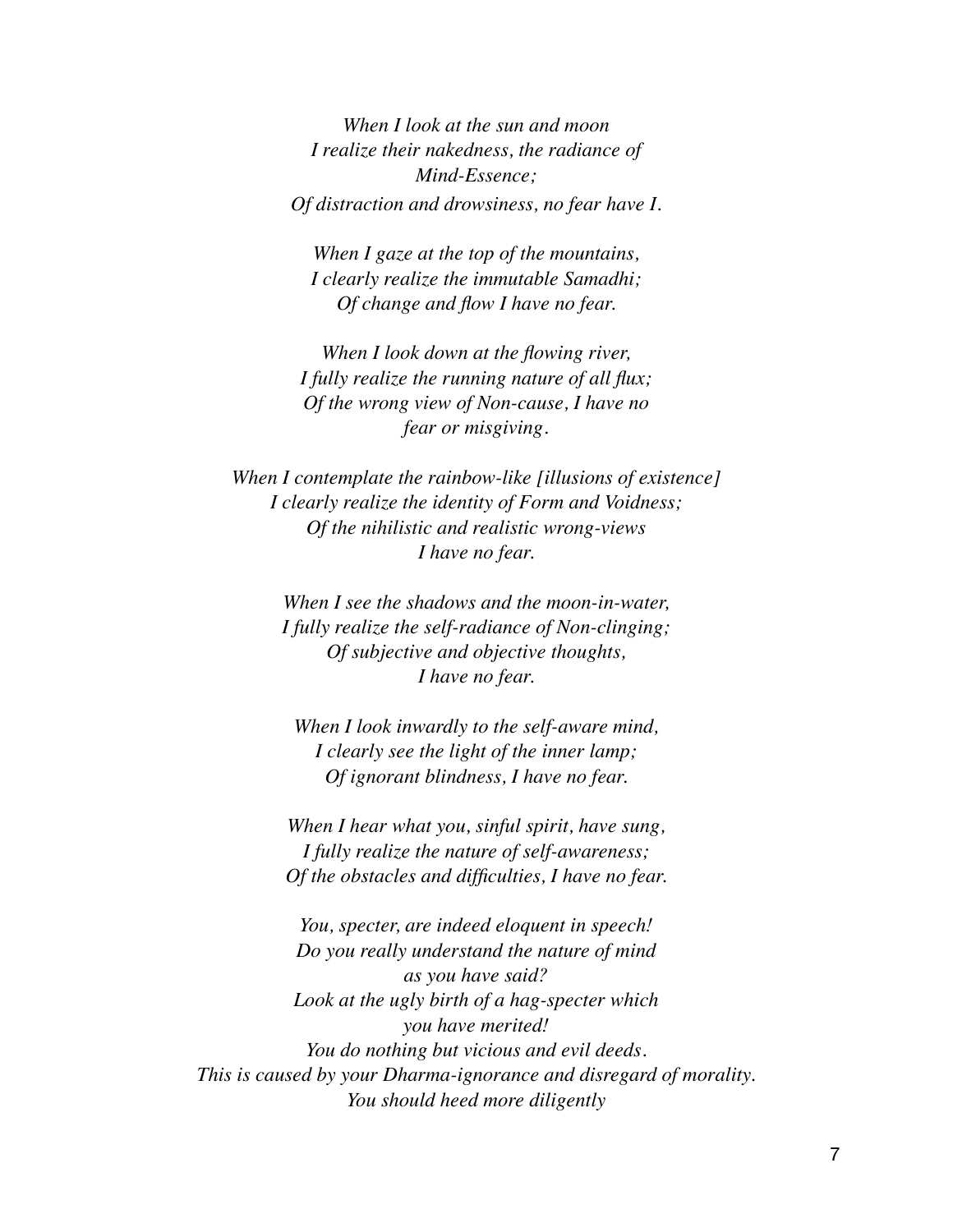*The evils and sufferings of Samsara. You should thoroughly renounce the Ten Evil Actions. A yogi, lion-like, I have neither fear nor panic. You, sinful demon, should not think my joking words are true. I was only making fun of you. Oh spirit! You have mocked me this evening! But may we follow the legend of the Buddha and the Five Demons, And may the perfect Bodhi-Mind arise in you! With your pure vow, combined with my compassion, May you become one of my disciples in the future life.* 

Moved by his reply, a full faith in the Jetsun blossomed in Draug Srin Mo's heart. She released Milarepa's foot and sang with a sweet voice:

> *It is by virtue of the stock of Merits That you, oh gifted Yogi, Are able to practice the Dharma And remain alone within this mountain solitude! Your merciful eyes keep watch o'er all beings in compassion!*

*I follow the Lineage of Bedma Tutrin And have heard the rosary of precious words in the holy Dharma. Though I have listened to much preaching, And attended great congregations, Still my craving and clinging are excessive.* 

*I lead to goodness those who observe the Dharma; I show the right Path to gifted Buddhists.* 

*Although my intention is friendly and my motive good, Food must be sought to support this depraved body.* 

> *I roam the earth in this evil form, Desiring blood and flesh for food.*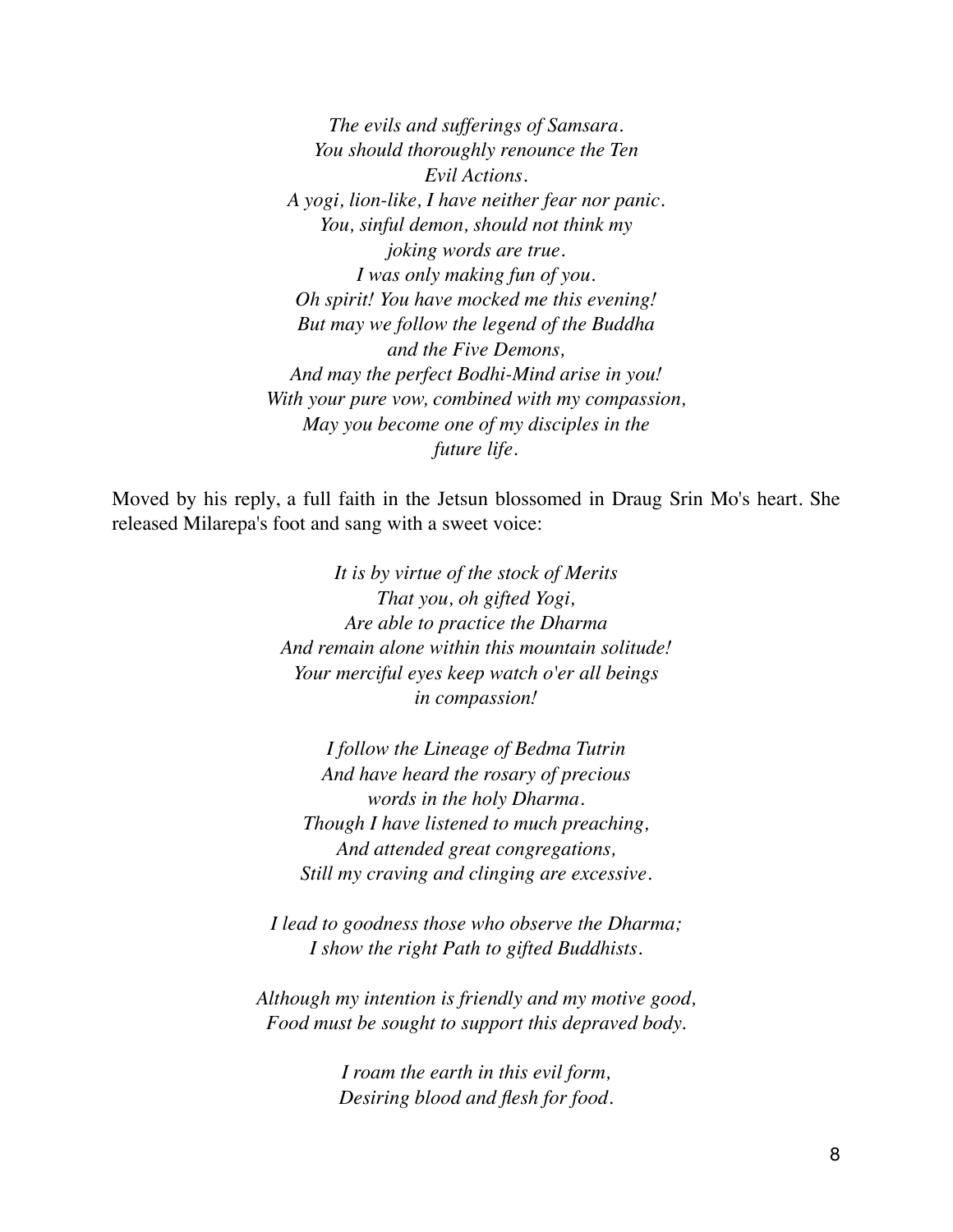*I enter into the soul of whomsoever I encounter; I incite the hearts of maidens, pretty and charming; I madden with lust the blood of young men, strong and handsome. With my eyes, I amuse myself watching all the dramas; With my mind, I instigate cravings in all nations; With my body I incite people to excitement and restlessness.* 

> *My home is at Linba, My residence is in the Rock.*

*These are the things I do, This is my sincere reply and honest self-confession. These are the words of greeting for our meeting,* 

> *This is the evidence of my faith in you, and of my offerings. Singing this song of honesty, Let us be inspired and happy.*

Milarepa thought, "This demon's earnest inquiry must be well answered, and her pride subdued." He then sang:

> *Hearken, hearken closely, you depraved hag. The Guru is good, but the disciple is bad. Those who have only heard and read the teaching of the Dharma, Merely grasp at words. They do not understand the real Dharma. Eloquent and convincing as their words may sound, There is neither use nor value in them.*

*Deceitful sayings and empty talk help not In cleansing the defilements of one's mind.*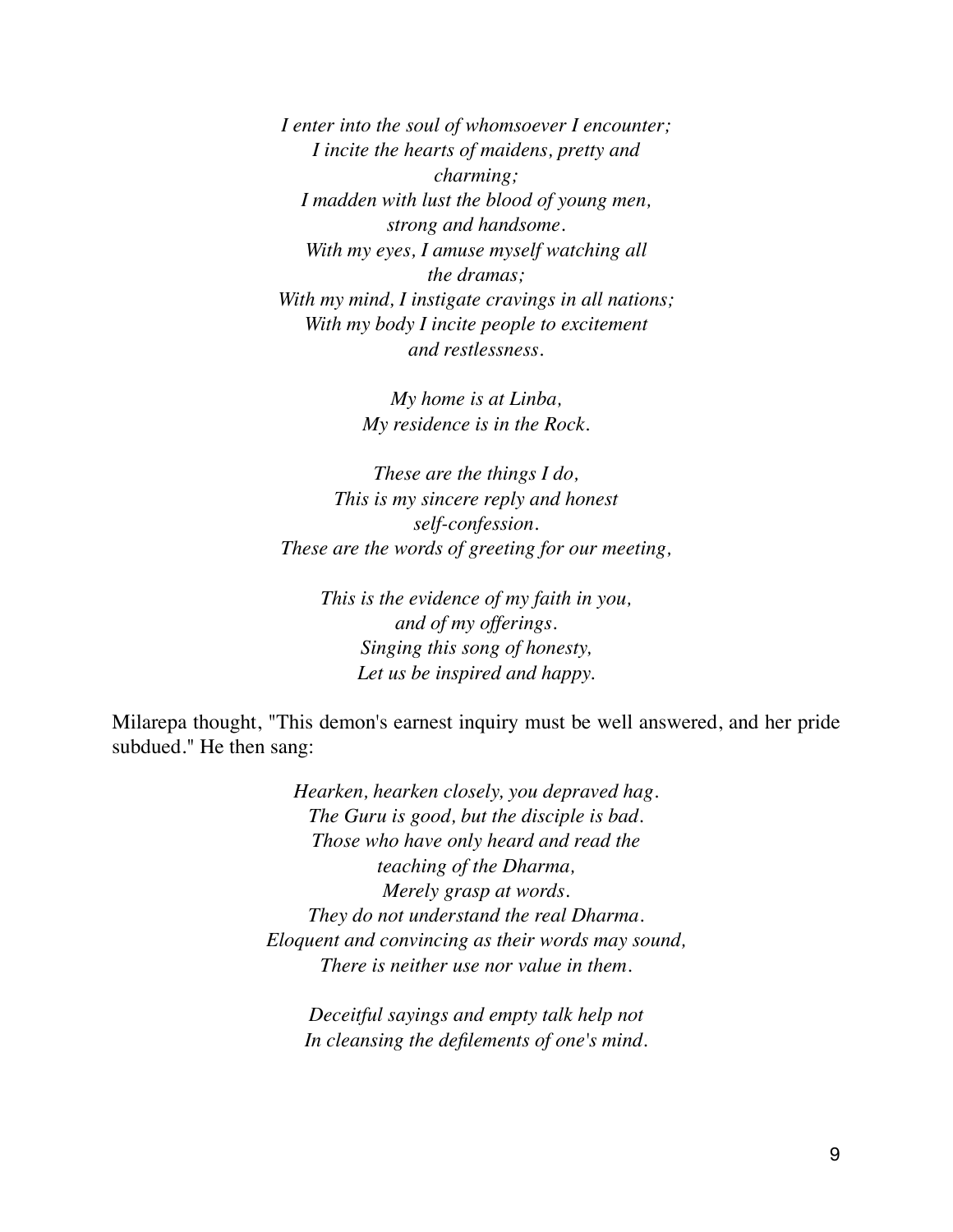*Because of your evil habit-propensities formed in the past, And your vicious doings in the present, You have violated the Precepts and your Vows. By force of these transgressions, You were born as a lower form of woman. Your body wanders in the wretched haunts of cannibals; Your talk is self-cheating and deceiving; Your mind is saturated with thoughts of afflicting others.* 

*It was because of your disregard of the Law of Karma, That an ugly body in an inferior birth was taken, Should you think now upon the vices of Samsara, You would confess your guilt, and promise to do good.* 

*Like a lion, I do not fear; Like an elephant, I have no anxiety; Like a madman, I have no pretension and no hope. I tell you the honest truth. To make trouble and afflict me Will only bring more sorrow on yourself.* 

*Make a vow toward the pure Dharma. Make a wish to be my disciple in the future. Oh, you confused, depraved hag, Think on these words with care!* 

Draug Srin Mo now appeared visibly as before, and with honesty she sang:

*Of the Holy Buddhas of the Three Times, The Buddha Vajradhara is the chief; He also is the Lord of the wondrous Doctrine. The arising of Bodhi-Mind is indeed remarkable.* 

*You may call me a depraved hag, but I do have great Merits. True understanding arose when I heard your warning.*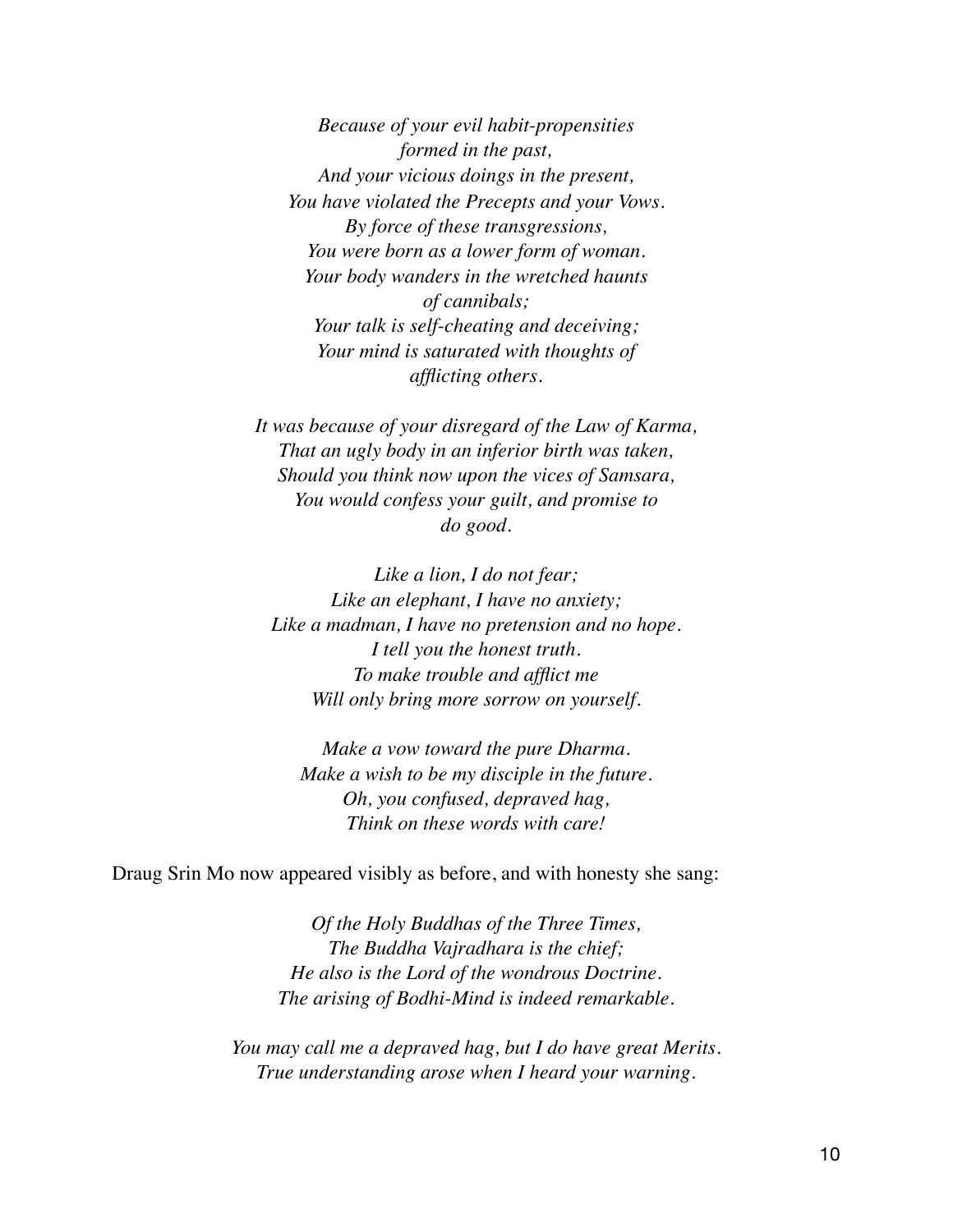*At first I swore to obey my Guru's instructions, I studied and learned the holy Dharma. But then I indulged myself, committing evil deeds. With vicious passions burning wildly, unbearably in my heart, I was born in the ugly form of a she-demon. I meant to help all sentient beings, But again and again the results were evil.* 

*You came, great Yogi, at the beginning of last year; Staying alone in the cave, you meditated in solitude. Sometimes I like you, but sometimes I do not! It is because I like you that I came tonight; It is because I do not, that I seized your foot. I now repent this evil deed.* 

*Hereafter, this wretched hag will renounce her wrong-doings; With all her heart she will practice the Dharma; She will serve Buddhism as best she can. From now on, with the cool shade of the tree of grace, Please protect her from the Five Poisonous Cravings* 

*I, the depraved woman with ugly form, take refuge in you, And rely on the instructions you have given. I herewith renounce my malicious intentions. From now until the time I achieve Buddhahood, I swear to protect the yogis, and befriend .all who meditate. I will serve and assist the followers Of the Doctrine, the observers of the Precepts. To advanced yogis and the Dharma, I shall be an honest servant.* 

Thereupon, Draug Srin Mo swore before Milarepa that in the future she would never harm anyone. She also took an oath to protect all who meditate. In order to guide Draug Srin Mo. Milarepa then sang: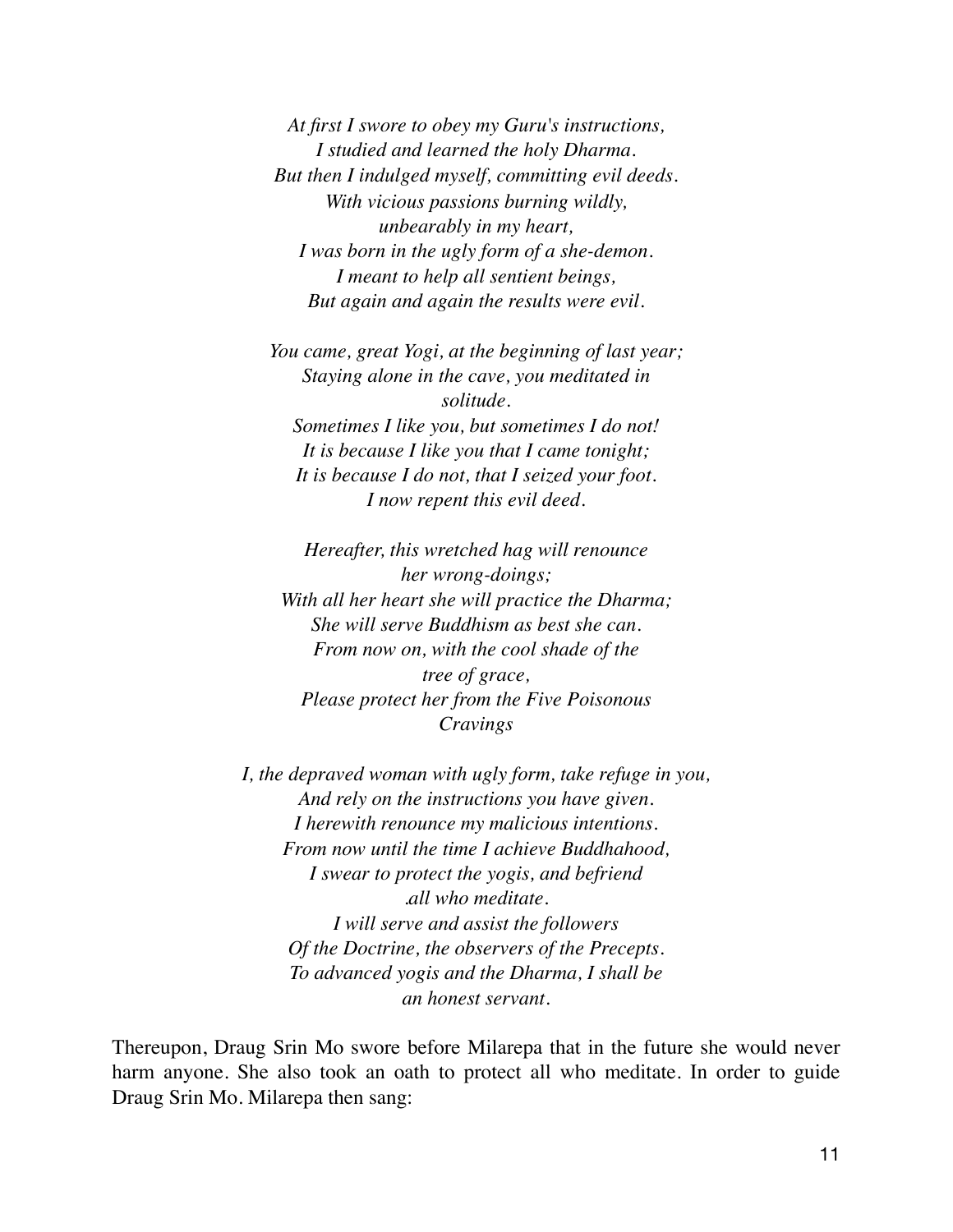*I am the venerable one who has renounced Samsara; I am the noble son of my Guru; In me are stored the precious teachings; A Buddhist with great sincerity and devotion am I.* 

*I am the yogi who perceives the essence of being; I am like a mother to all sentient beings; I am a man who has courage and perseverance, The holder of the spirit of Gautama Buddha, The master of the Heart-aspiring-to-Bodhi.* 

*I am the one who always adheres to kindness; With great compassion I have subdued all evil thoughts. I am the one who stays in the cave of Linba, Who practices meditation without distraction.* 

*Do you think you are happy now? You confused, wretched hag! If you have not found happiness, it is your own fault. Beware! Your clinging-to-Ego is greater than yourself; Pay heed! Your emotions are stronger than yourself.* 

*Oh, specter, your vicious will is far wickeder than yourself; Your habitual-thought is more characteristic than yourself; Your ceaseless mental activity is more frantic than yourself!* 

> *To maintain the existence of a ghost, Only brings about mischief; To understand the non-existence of a ghost Is the way of Buddha; To know that ghost and Reality are one Is the way to Liberation. Knowing that the ghosts are all one's parents Is the right understanding; Realizing that the ghost itself is Self-mind Is glory supreme.*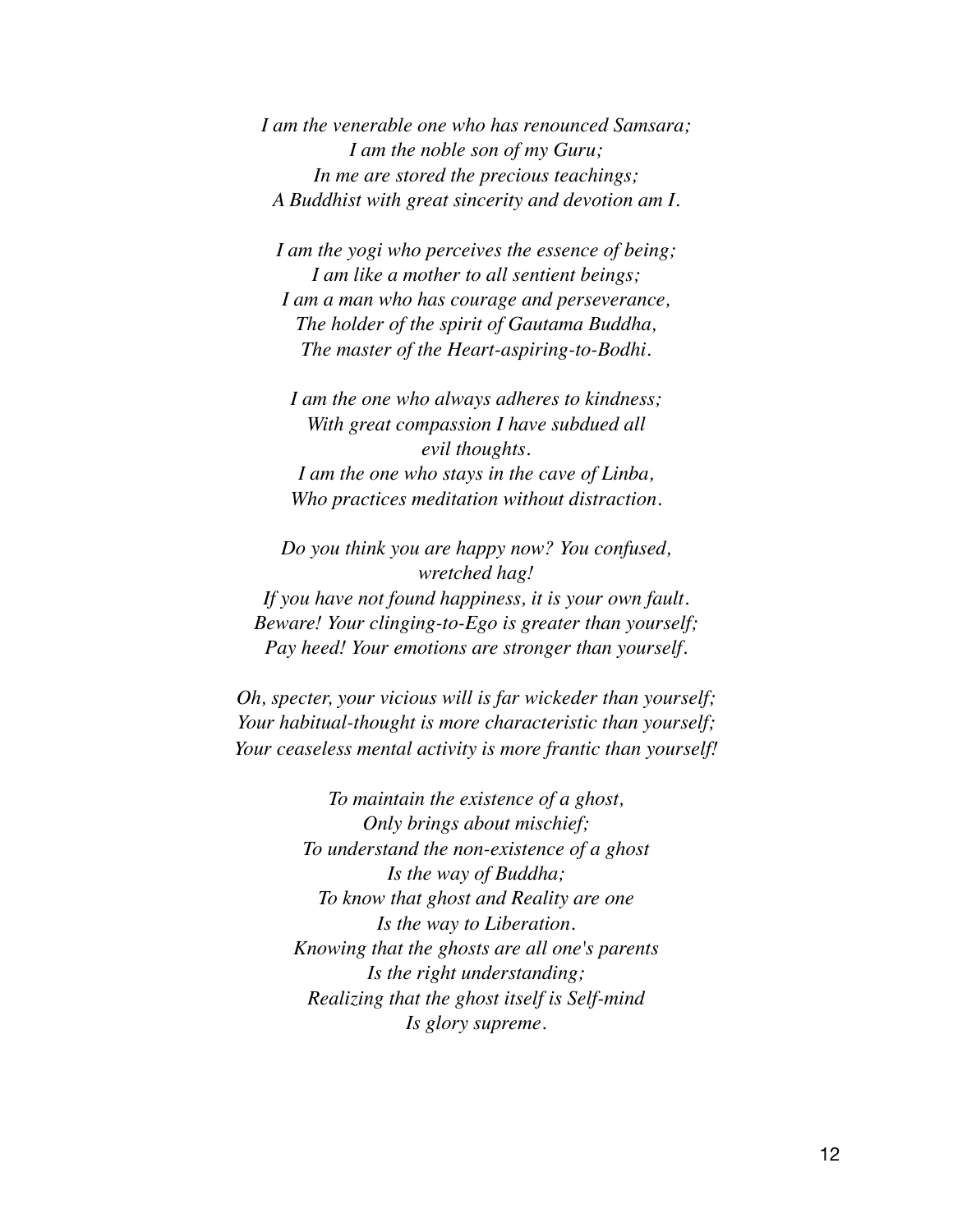*You will be emancipated from all fetters If you realize the truth that I have stated; This is my instruction to you, demoness!* 

*To become my disciple you must observe the precepts. Violate not the rules of Vajrayana, Debase not the great Compassion, Afflict not the body, word, and mind of Buddhists. If you ever violate these rules. You can be assured of plummeting to the Vajra Hell! Recite these important rules three times; Remember their meaning and practice them.* 

*Let us now make a wish, and may the boon come quickly to you! With the peerless Bodhi-Heart, inconceivably great, may you have great happiness. In your future life, May you then become my chief disciple, Oh, woman of Dorje Semba.*

After Draug Srin Mo had taken the oath before the Jetsun, she made obeisances to him and also circumambulated him many times. She swore that thereafter she would obey all his orders. Then she disappeared like a rainbow, vanishing into the sky.

In the meantime, the day was dawning, and the sun shone. After a while Draug Srin Mo returned, bringing with her brothers, sisters, and a retinue, all with handsome faces and dressed in their best, to see the Jetsun. They made many offerings to him.

Draug Srin Mo said to Milarepa, "I am a sinful ghost. Forced by evil Karma, I was caught in a low form of birth; driven by evil habitual-thoughts, I influenced others, also, to become evil. I pray you to forgive me. Evil intention made me do you mischief. I entreat you to forgive me for what I have done. Hereafter I will obey your orders strictly and try to be your honest servant. Be gracious, and tell us of the supreme Truth that you have realized." In making this request Draug Srin Mo sang:

> *Oh, thou! Thou (great one]! The son of great heroes! Having amassed numerous merits, You have become a gifted person; Belonging to a distinguished Succession,*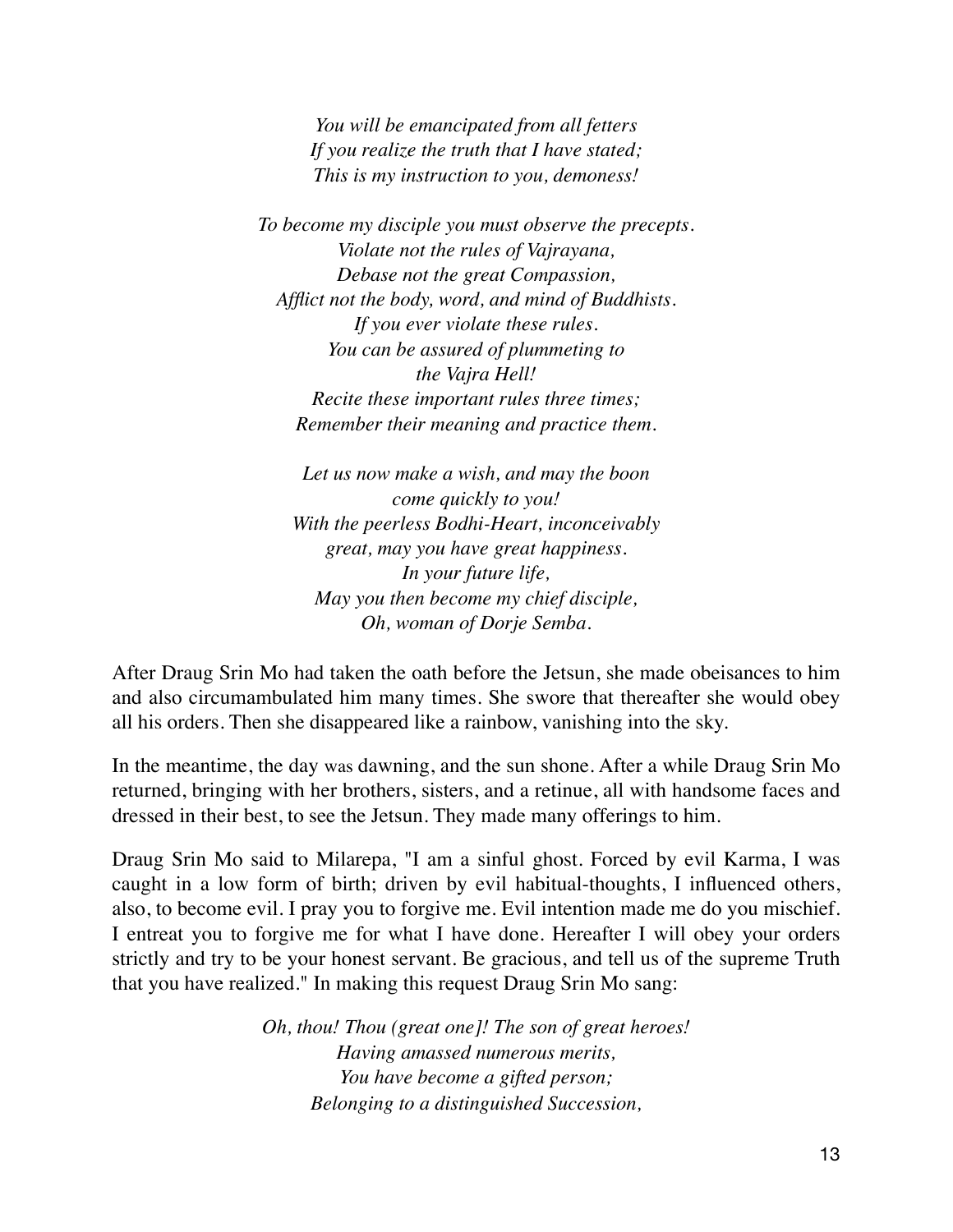*You are endowed with Waves of Grace.*

*You are the one who meditates with great perseverance, Who with endurance stays alone, Who industriously practices the deep teachings. To you there are no devils and no obstacles!* 

> *Through realizing the microcosm of the inner Channels and Pranas, You can work great miracles.*

*We and you are in harmonious relationship. Our pure wishes in previous lives brought about our meeting. Though I have met numerous accomplished saints, Only through you have I received grace and guidance. I, a hag-specter, speak with sincerity!* 

*The expedient truth of Hinayana may be illusive; It is indeed hard to subdue the passions due to Karma! One may talk eloquently about the Dharma, But talk is of no avail when suffering and misery come. That kind of Guru who strays from the Dharma, Will not help himself, and merely incurs hatred.* 

*You! The Incarnation Body of Buddha in the Three Times, Realize the immutable truth of Dharmata. With the inner teaching, you practice the quintessence of Dharma.*

*In this blessed place where grew the Ultimate Enlightenment, We, Draug Srin Mo and her retinue, Pray you to elucidate for us the teaching of the Innermost Secret. Pray! Grant us the secret words of Vajrayana,*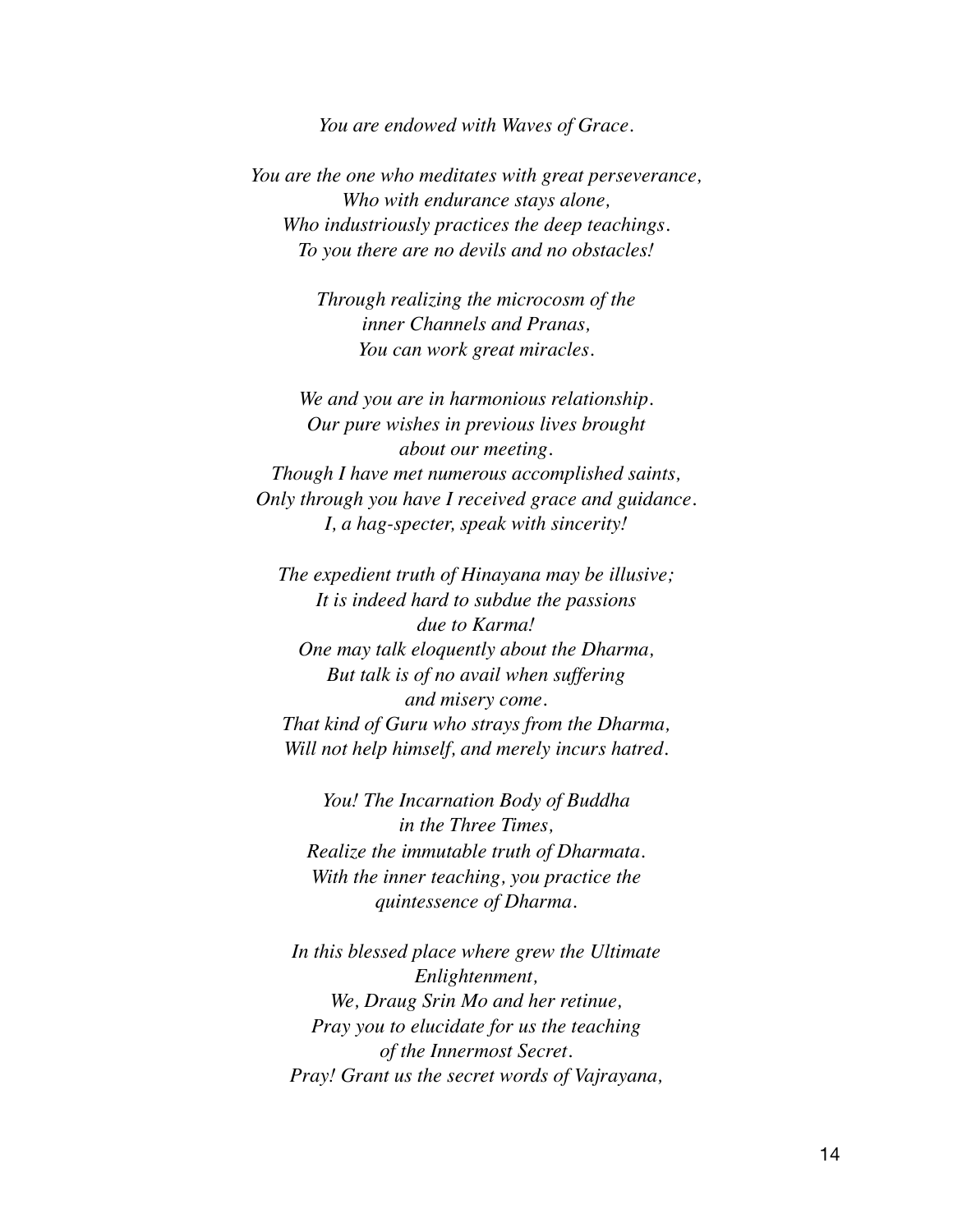*the truth of the Ultimate; Pray! Teach us the great illuminating Wisdom, Pray! Grant us the radiance of the Light!* 

*By hearing the immutable Truth, the profound Secret Doctrine, One will not fall into the lower path. By practicing the teaching of the Secret Doctrine, One will not wander in Samsara's paths. Without hiding and concealment, We pray you to unfold to us the Truth complete.* 

Milarepa then said, "From what I can see now, not all of you are able to practice the highest teaching of the immutable Truth. If you insist on learning the Inner Teaching you must swear with your life and pledge a solemn oath."

Thereupon, Draug Srin Mo swore an oath that henceforth she would follow all the orders of the Jetsun, and that she would serve and assist all Buddhists. In answer to her questions, Milarepa sang a song, "The Immutable and Real Dharma on the Twentyseven Vanishmcnts":

> *To the secret Buddha with a human body, To the incomparable Translator, Marpa, my father Guru, At your feet I bow, oh Gracious One!*

*I am not a singer who wishes to display his art, But you, specter, entreat me to sing and sing again. Today I will sing to you of the Ultimate Truth.* 

> *Thunder, lightning, and the clouds, Arising as they do out of the sky, Vanish and recede back into it.*

*The rainbow, fog, and mist, Arising as they do from the firmament, Vanish and recede back into it.* 

*Honey, fruit, and crops grow out of the earth; All vanish and recede back into it.*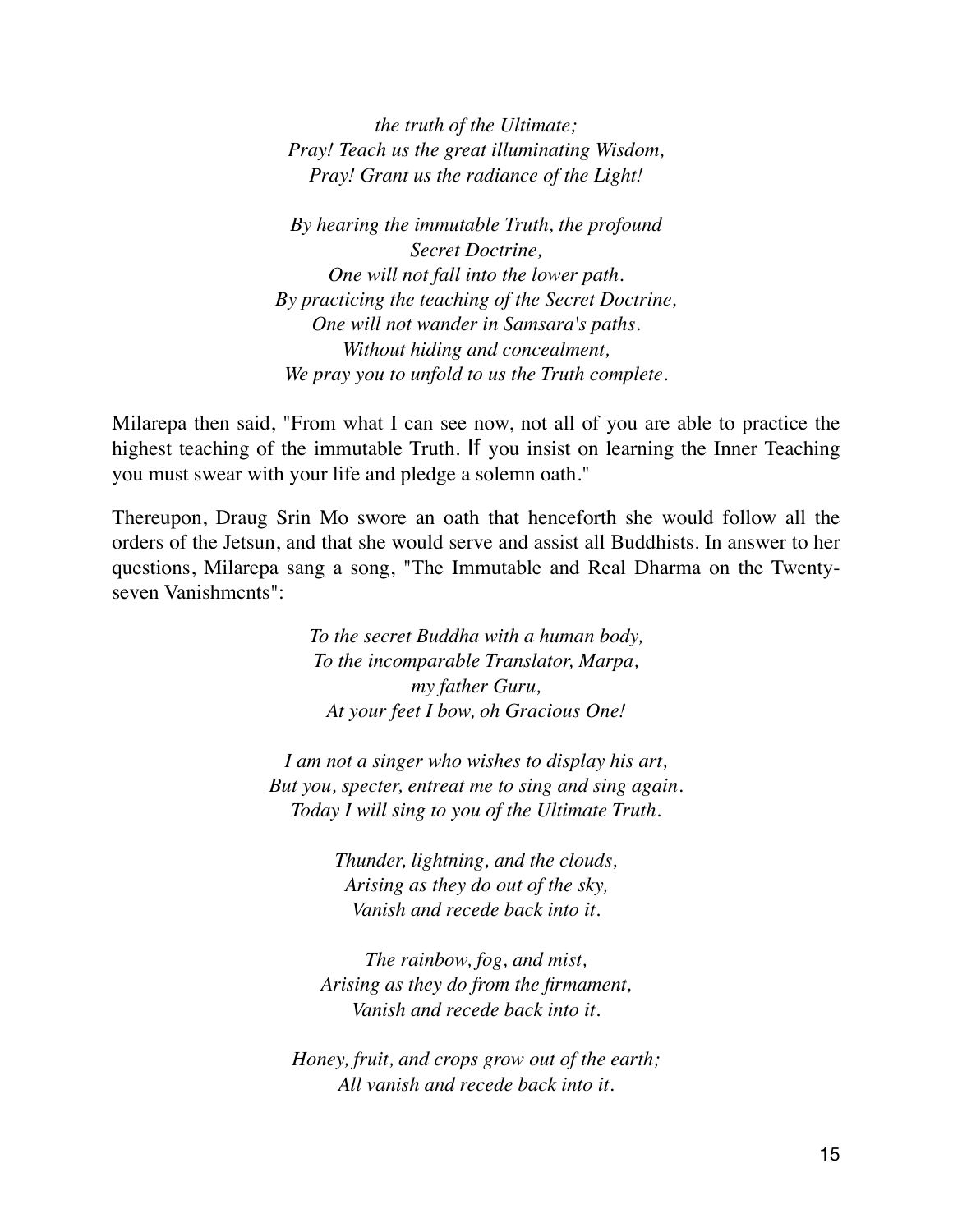*Flowers, leaves, and forests, Arising as they do out of the earth, Vanish and return back into it once more.* 

*The ripple, tide, and flux, Arising as they do from the great ocean, Also vanish and into it return.* 

*Habitual-thinking, clingings, and desires, Arising as they do from the Alaya Consciousness, All vanish and return to the Alaya.* 

*Self-awareness, self-illumination, and self-liberation, Arising as they do from the Mind-Essence, All vanish and dissolve back into the mind.* 

*Non-arising, Non-extinction, and Non-description, Arise from the Dharmata And all return to it again.* 

*Phantasms, hallucinations, and visions of demons, All are produced from Yoga, And all go back and vanish into it again.* 

*Should one cling to the reality of visions, He would be confused in his meditation.* 

*If he knew not that all obstacles Reveal the Void, the manifestation of Mind, He would be misled in his meditation. The very root of all confusion Also comes out of the mind. He who realizes the nature of that mind, Sees the great Illumination without coming and going. Observing the nature of all outer forms, He realizes that they are but illusory visions of mind. He sees also the identity of the Void and Form.*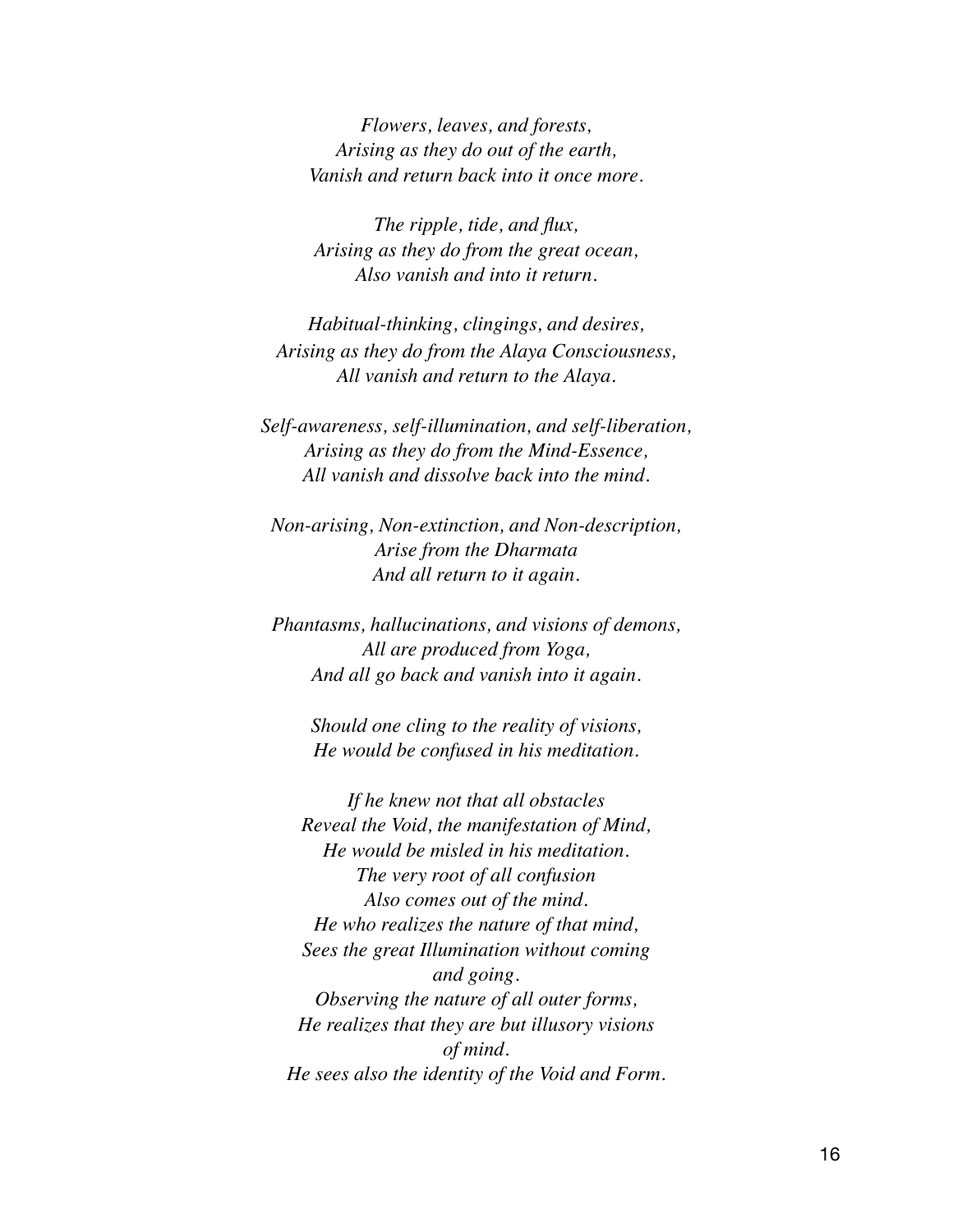*Moreover, to meditate is an illusory thought; Not to meditate is illusory, too. It is the same whether or not you meditate.* 

*Discrimination of "the two" is the source of all wrong views. From the ultimate viewpoint there is no view whatsoever. This is the nature of Mind. The teaching of observation of The Dharma-nature is illustrated through the simile of space. You, Draug Srin Mo, should look into the meaning of beyond-thoughts; You should enter the non-distracted realm in meditation; You should act naturally and spontaneously, Ever conscious of the Essence.* 

*Beyond words is the Accomplishment, free from hope and fear. I have no time to sing for fun, chatting with empty words. Oh, spirit! Think of the auspicious Dharma. Ask little, do not raise so many questions; But be relaxed and sit at ease!* 

*I sing as you requested; These are my mad words. If you can practice them, You will eat the food of Great Bliss when hungry, And drink the Nectar when thirsty. Then you can help yogis by your actions.* 

Whereupon Draug Srin Mo and her retinue were overwhelmed with devotion for the Jetsun, making obeisances and circumambulating him many times. They cried, "Revered One, we are indeed deeply grateful to you!" and disappeared like a rainbow, vanishing into the sky.